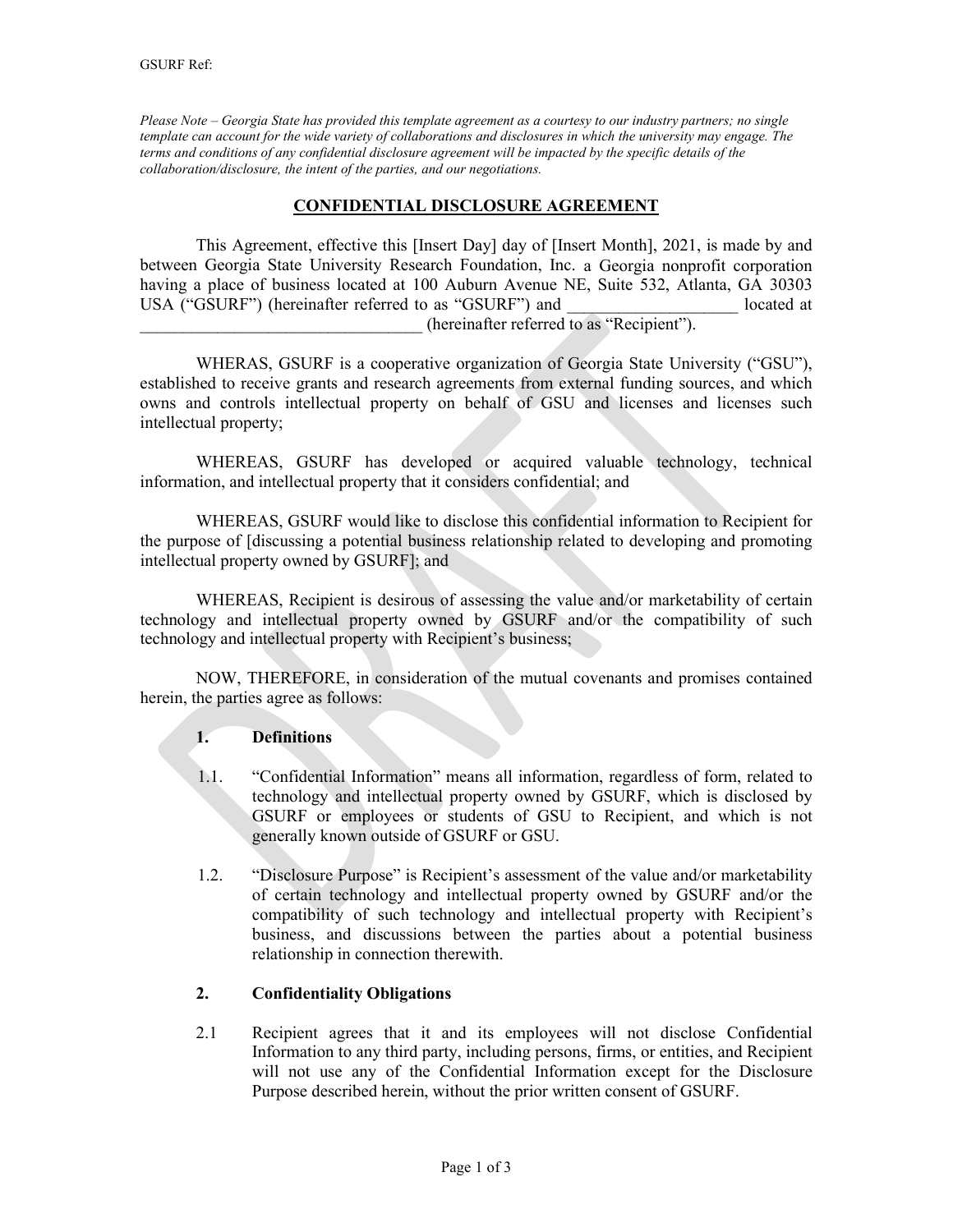- 2.2 Recipient agrees that it will limit access to Confidential Information supplied hereunder to its employees, agents, consultants, affiliates, and partners (collectively "Representatives") who have a need to know in order to effectuate the Disclosure Purpose and who are required by written agreement to maintain Confidential Information received hereunder under terms no less restrictive than those contained in this Agreement.
- 2.3 Recipient agrees that it will refrain from using the Confidential Information except in connection with the Disclosure Purpose.
- 2.4 The obligations of Paragraph 2.1 shall not apply to Confidential Information which:
	- 2.4.1 at the time of disclosure, is in the public knowledge;
	- 2.4.2 after disclosure, becomes part of the public knowledge by publication or otherwise, except by breach of this Agreement;
	- 2.4.3 was already in Recipient's possession at the time of disclosure and which was not acquired directly or indirectly by the Recipient from GSURF, and which prior possession can be proven by documentary evidence;
	- 2.4.4 is received from third parties, provided such information was not obtained by said third parties, directly or indirectly, on a confidential basis;
	- 2.4.5 is independently developed by Recipient personnel not privy to GSURF's Confidential Information, which can be proven by documentary evidence; and
	- 2.4.6 is required to be disclosed by the Recipient to comply with applicable laws or governmental regulations, provided that prior written notice of such required disclosure is furnished to GSURF as soon as practicable in order to afford GSURF an opportunity to seek a protective order.

## **3. No other licenses**

The disclosure of Confidential Information hereunder shall in no way be considered a license under any patent, patent application, copyright, trademark, mask work, or other form of intellectual property, and any rights not explicitly granted herein by GSURF are expressly reserved.

# **4. Other**

- 4.1 This Agreement contains the entire understanding of the parties with respect to the subject matter hereof and supersedes all other agreements or understandings with regard to this matter. Any amendment to this Agreement must be in writing, signed by authorized representatives of each party, and expressly refer to this Agreement.
- 4.2 GSU may own certain information, know-how, data, or results, any or all of which may be part of the Confidential Information exchanged under this Agreement. The Parties expressly agree that GSU is an intended third-party beneficiary of the rights and obligations created by this Agreement and has standing to enforce its terms.